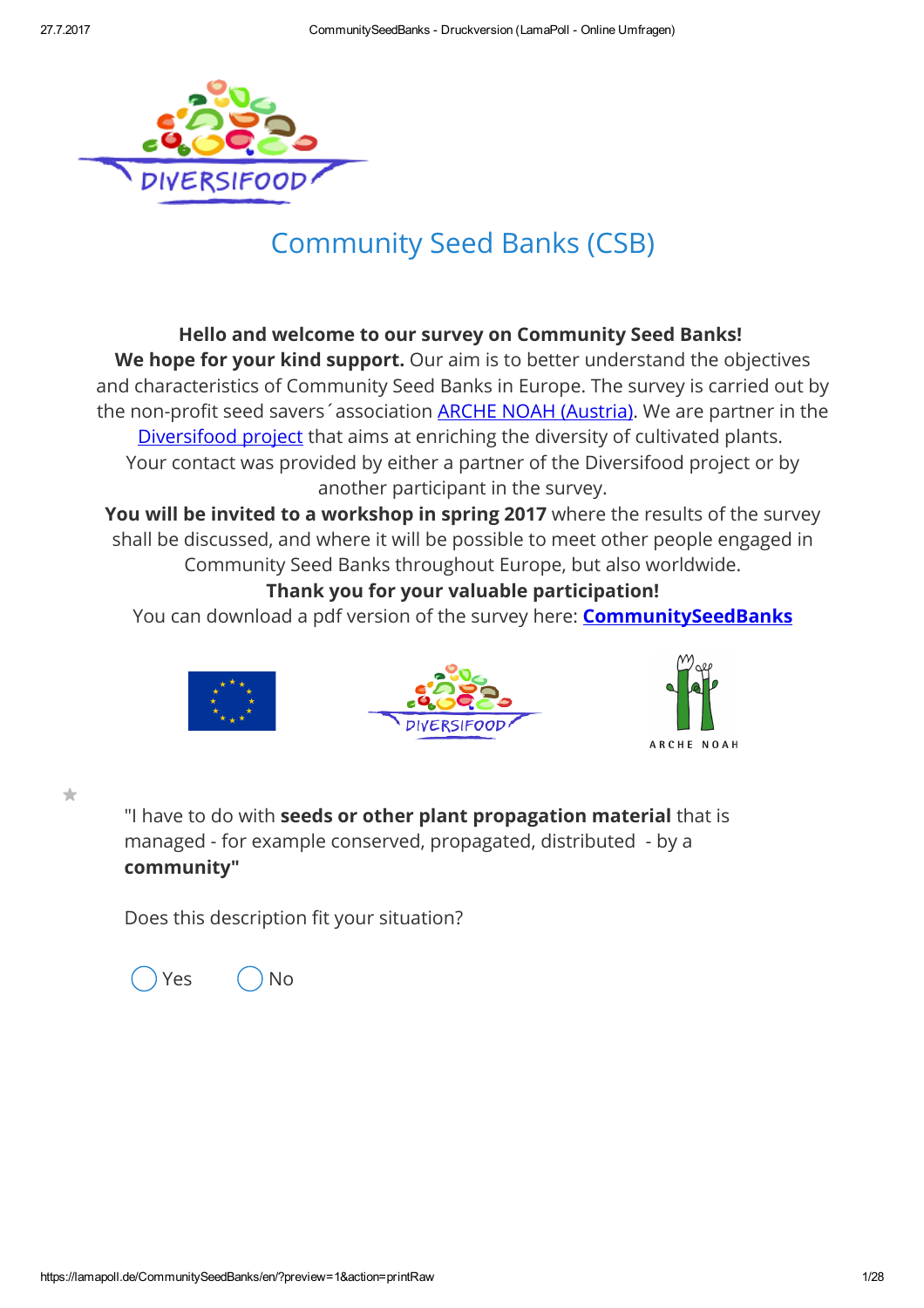Notice: This questions has only to be answered if at Question 1: "" the answer "No" was chosen.

If your answer is "no", your activities might be outside the scope of our survey on Community Seed Banks. In this case, you can stop here, and we thank you for your willingness to participate! However, if you like, you can still continue with the survey and send us a comment, using the textfield below. Thank you!

#### $\star$ 3. Data protection and privacy policy

Data protection is an important issue. We will treat your data confidentially. Furthermore, we are trying to avoid the collection of sensible data. Please check and agree to our data protection and privacy policy before starting. Read our [privacy](https://app.lamapoll.de/usr/7453/files/privacy%20policy.docx) policy here!

Yes, I agree to the privacy policy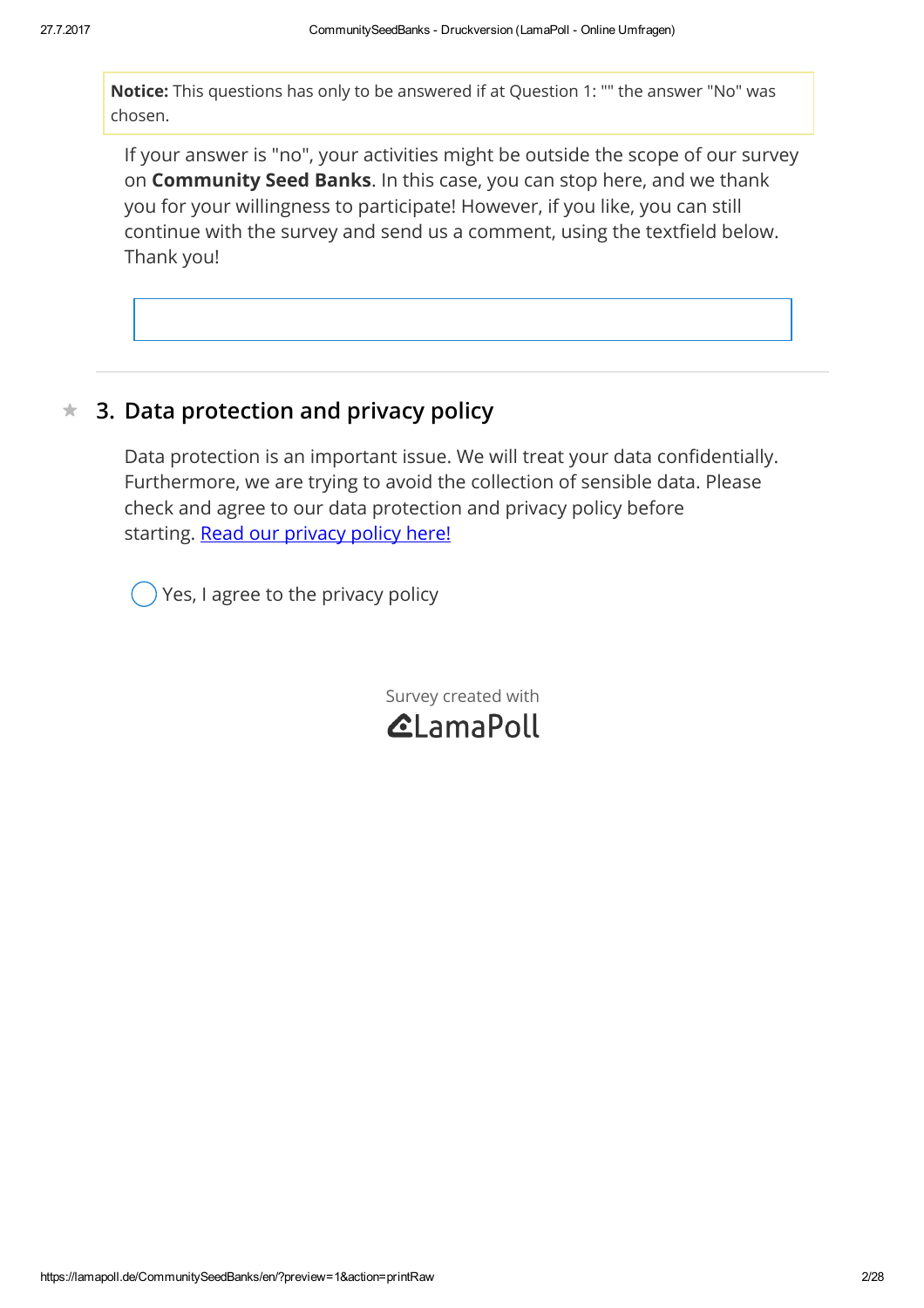# General data

#### $\star$ 4. Name of the Community Seed Bank

Please fill in!



#### $\frac{1}{\sqrt{2}}$ 5. Legal Form?

### Please choose one option!

Is your Community Seed Bank organized as an informal initiative or network with no legal form? Or does your Community Seed Bank constitute, or belong to, a legal entity - e.g. as an association?

Our Community Seed Bank has no legal form

Our Community Seed Bank has a legal form (e.g. association)

Our Community Seed Bank belongs to a legal entity (e.g. association)

other

#### $\star$ 6. What legal form?

Notice: This question has not to be answered if at Question 5: "Legal Form?" the answer "Our Community Seed Bank has a ..." was chosen. ,and if at Question 5: "Legal Form?" the answer "Our Community Seed Bank belong..." was chosen.

### Please choose one option and then add the name of the legal entity.

| $\bigcirc$ association $ $ |
|----------------------------|
| $\bigcirc$ co-operative    |
| $\bigcirc$ limited         |
| $\bigcirc$ other:          |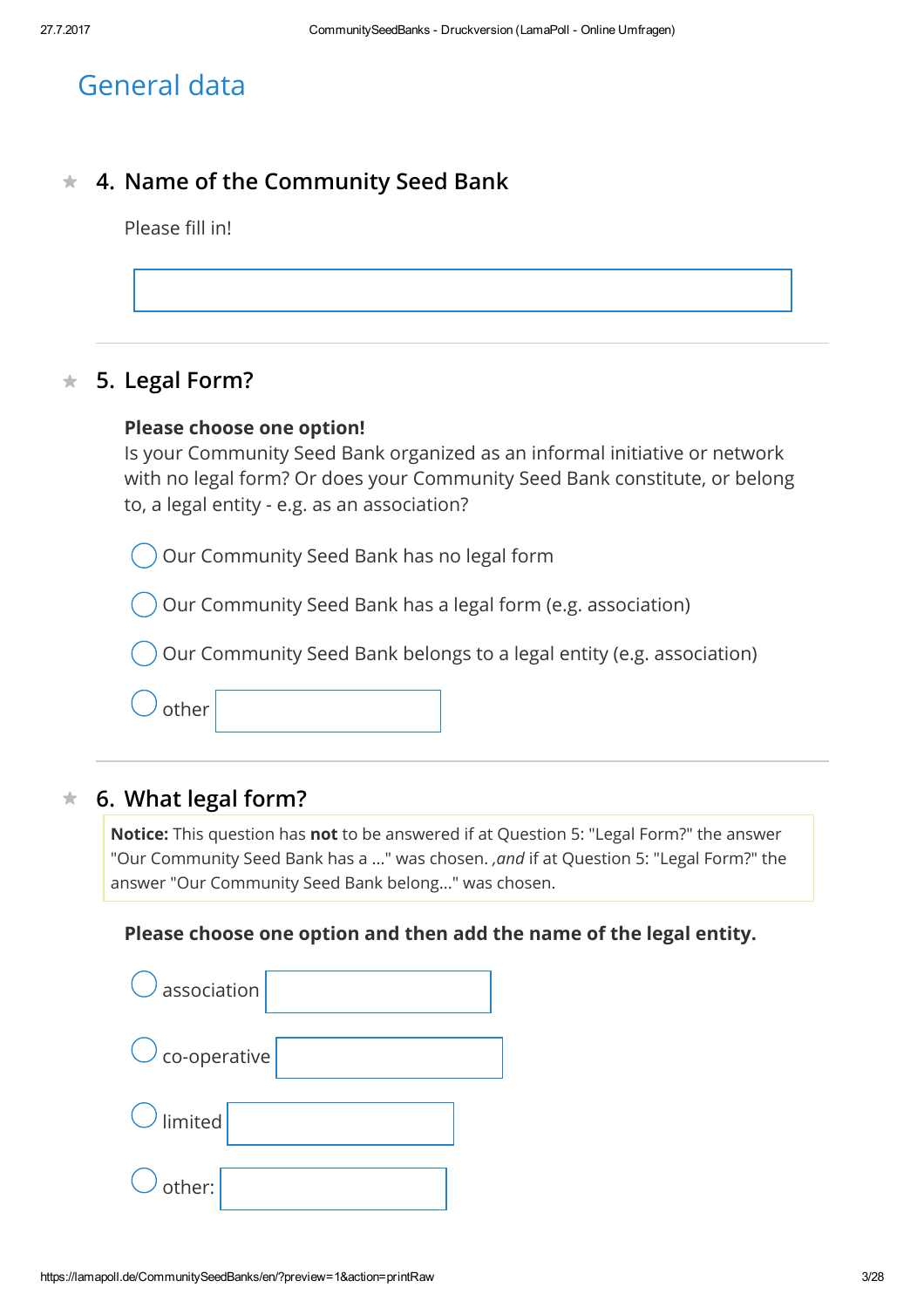## 7. Internet

Notice: This question has not to be answered

Please provide, if possible, an URL-address or link describing your CSB or the legal person your CSB is associated with - or both!

URL or link to CSB

http://

URL or link to associated legal person

http://

#### $\frac{1}{2}$ 8. Please choose one answer

Our community seed bank is...

) ... for-profit  $\bigcirc$  ... not-for-profit

Want to leave a comment?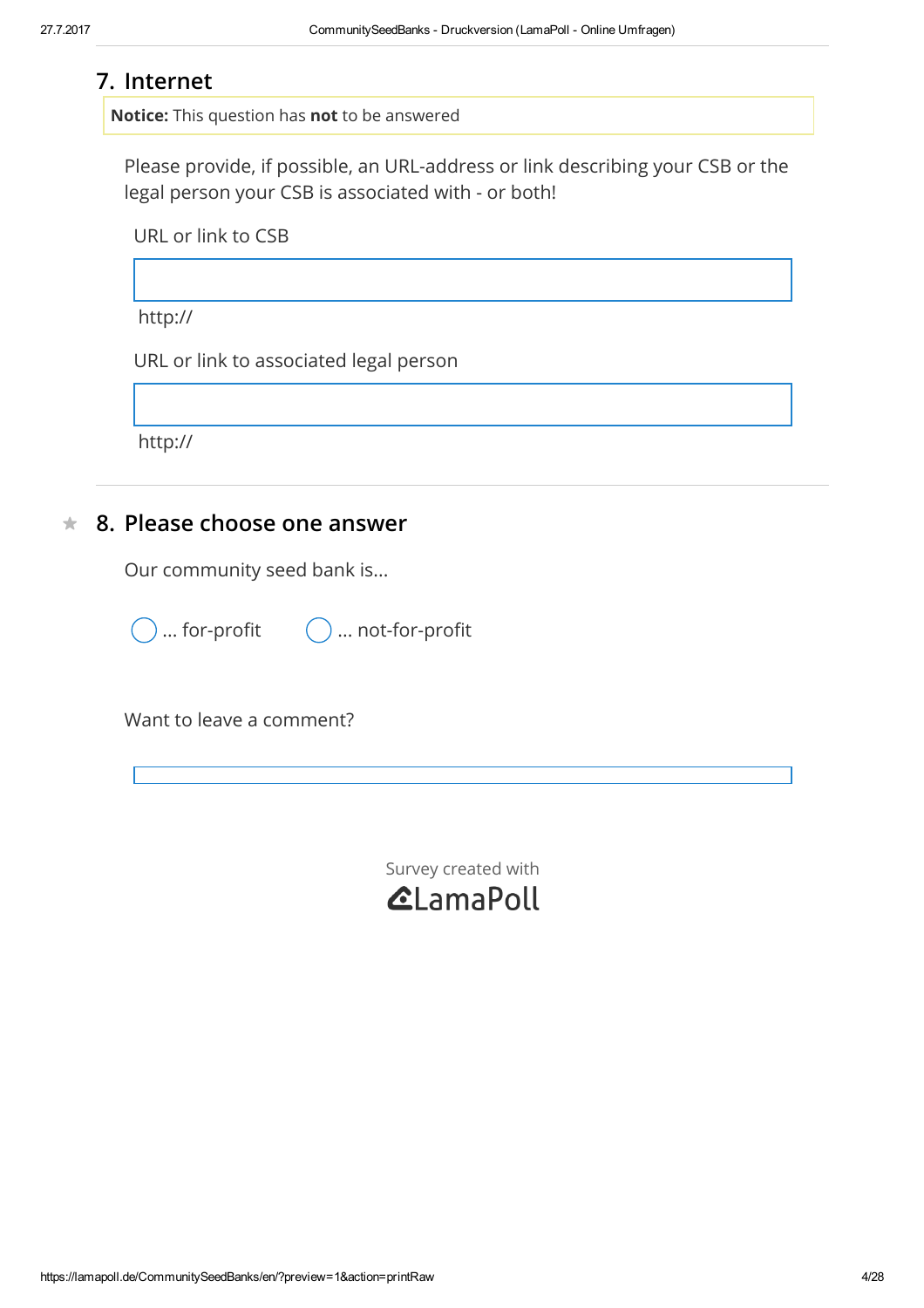

# Please tell us a little about the history of your Community Seed Bank

## When was your Community Seed Bank founded? Please make your choice:

- 2015 or after
- 2010 to 2015
- 2005 to 2010
- 2000 to 2005
- 1995 to 2000
- 1990 to 1995
- 1985 to 1990
- 1980 to 1985
- before 1980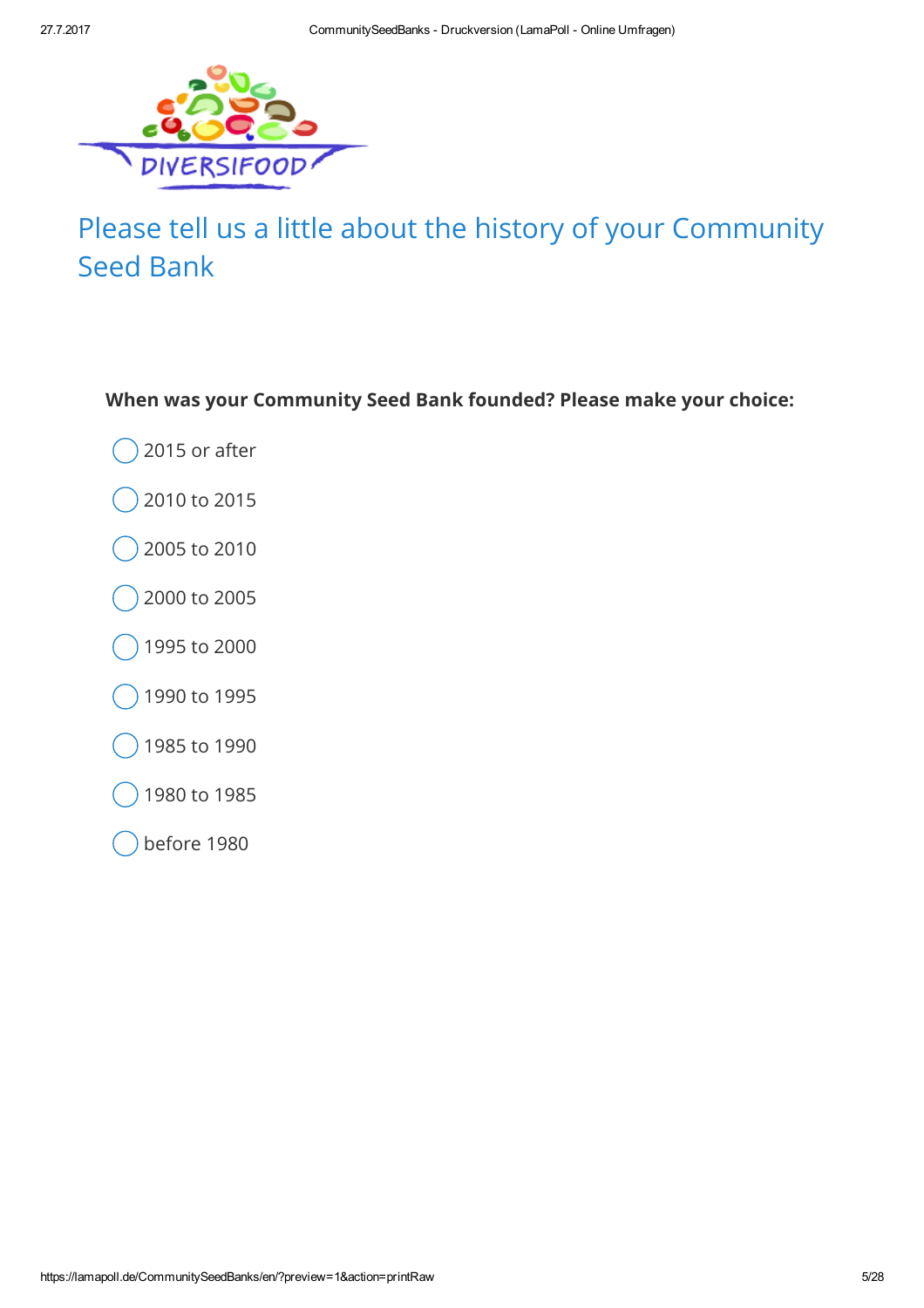#### $\frac{1}{\sqrt{2}}$ 11. Who were the main founders of your Community Seed Bank?

| farmers                  |  |
|--------------------------|--|
| horticulturalists        |  |
| private gardeners        |  |
| teachers, advisors       |  |
| genebank managers        |  |
| plant breeders           |  |
| journalists              |  |
| others - please specify: |  |
|                          |  |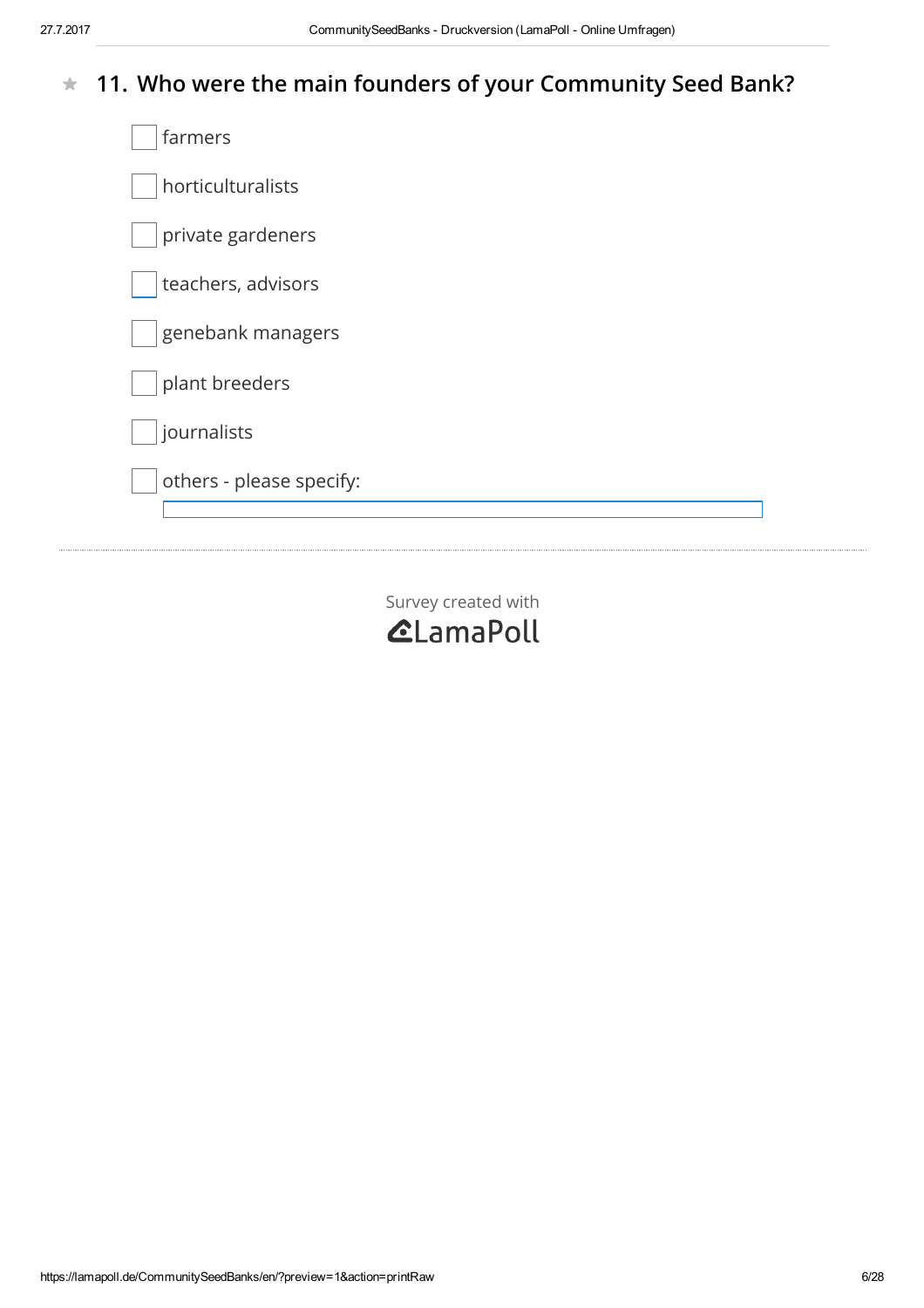

# What are the aims and activities of your Community Seed Bank?

### 12. When your Community Seed Bank was founded - what were the main motivations?  $\star$

Please, think of the foundation period. In the next question, we will ask you about the most important aims of your Community Seed Bank today. Please, chose the most import motivations (max. 3)

The main motivations to found a Community Seed Bank were to...

conserve certain crops make non-market-seeds and special crops better available make non-hybrid-seeds better available make GMO-free-seeds better available make genebank material better available provide a storage for own selections and breeding lines

others - please specify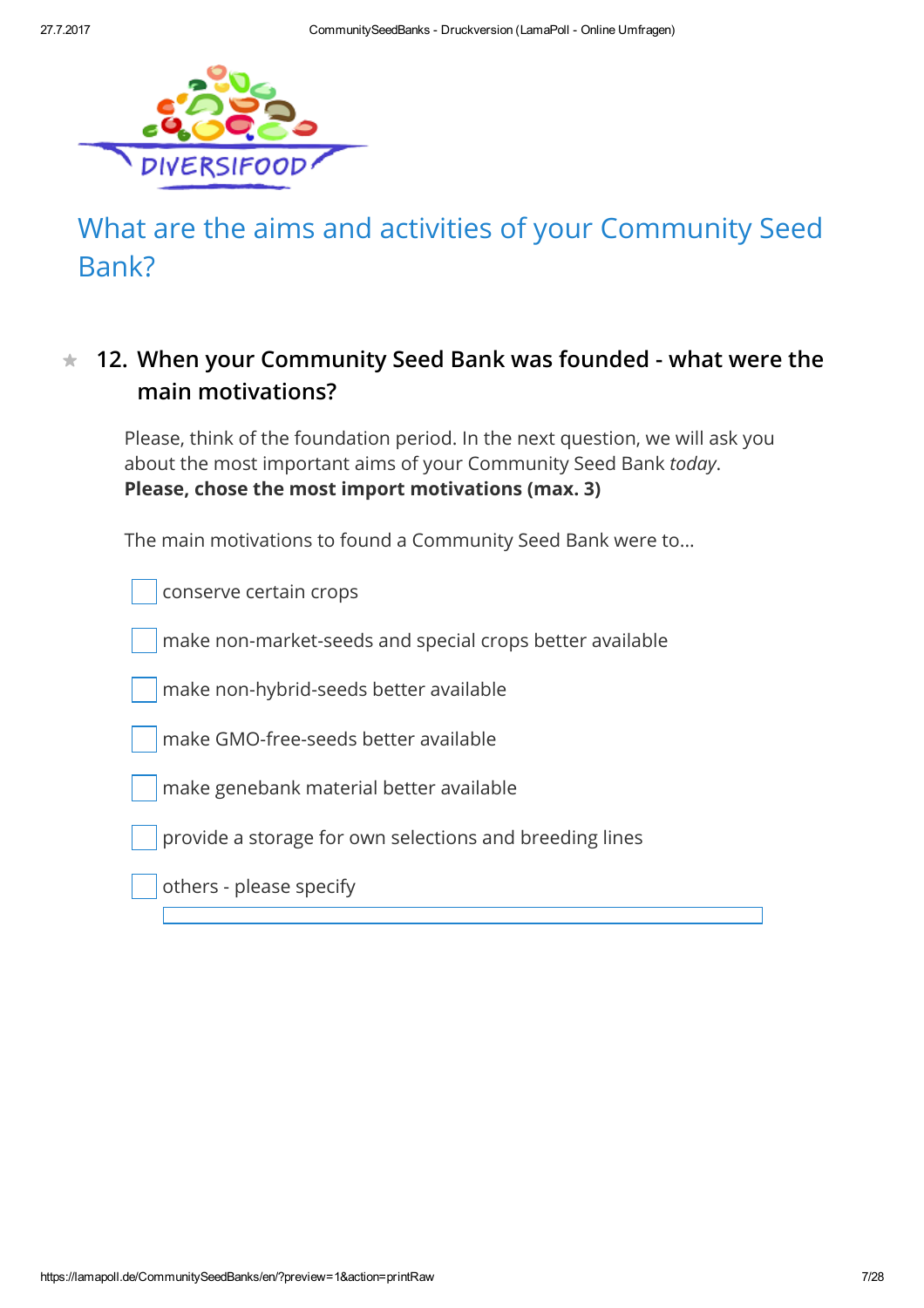#### $\frac{1}{\sqrt{2}}$ 13. What are the main aims of your Community Seed Bank today?

## Please, chose the most important aims (max. 5)

| Crop conservation (similar to a genebank)                                             |
|---------------------------------------------------------------------------------------|
| Providing samples of seeds or other plant material                                    |
| Providing data on the crops in the Community Seed Bank                                |
| Providing a common storage for seeds or other plant material from<br>farms or gardens |
| Providing a safety backup for seeds or other plant material                           |
| Provide a pool / working collection for own breeding activities                       |
| Sensibilisation                                                                       |
| others - please specify                                                               |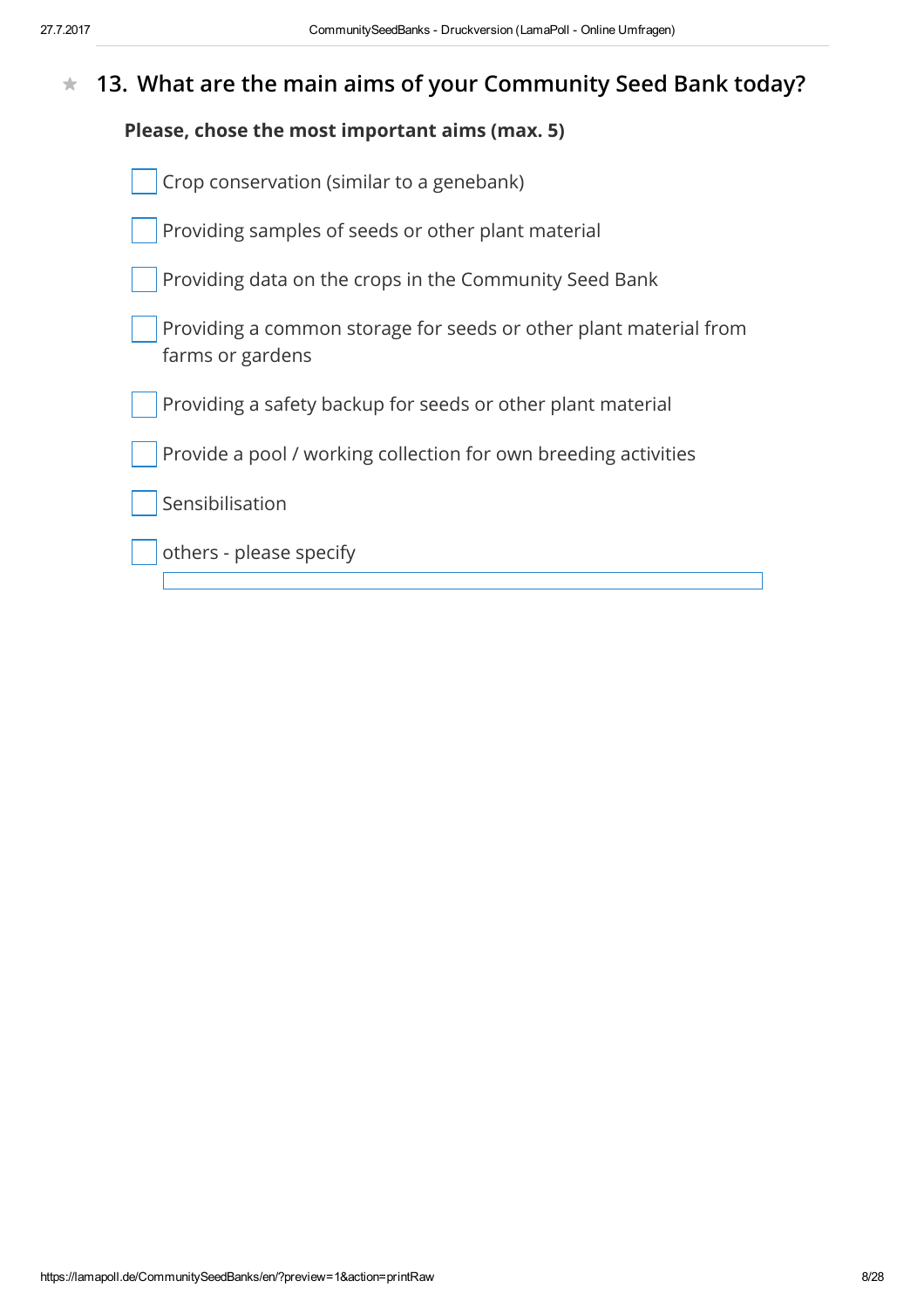#### $\bigstar$ 14. What are the activities in your commmunity?

Please choose as many answers as appropriate

| Storage of material                      |
|------------------------------------------|
| Multiplication of seeds etc.             |
| Characterisation of accessions           |
| <b>Evaluation of accessions</b>          |
| Management of a Database                 |
| Crop improvement                         |
| Breeding of new populations and lines    |
| Providing stakeholders with seed samples |
| Providing farmers with seeds             |
| <b>Education and Training</b>            |
| Participatory plant breeding             |
| )thers                                   |

## 15. Does your Community Seed Bank take over public responsibilites?

Example: Your Community Seed Bank is recognized as national collection

| $()$ Yes - please specify |  |
|---------------------------|--|
| <b>No</b>                 |  |
| Want to leave a comment?  |  |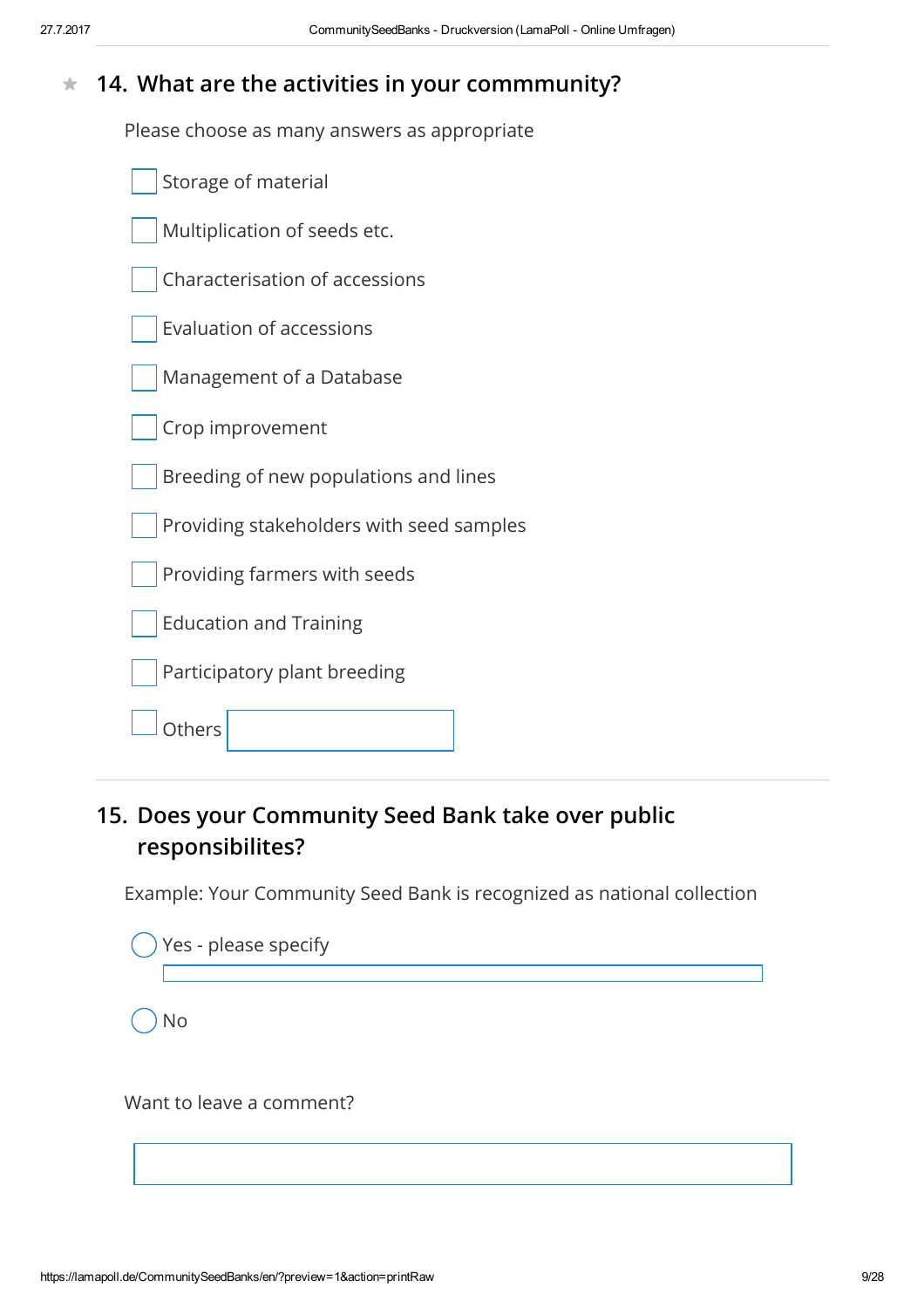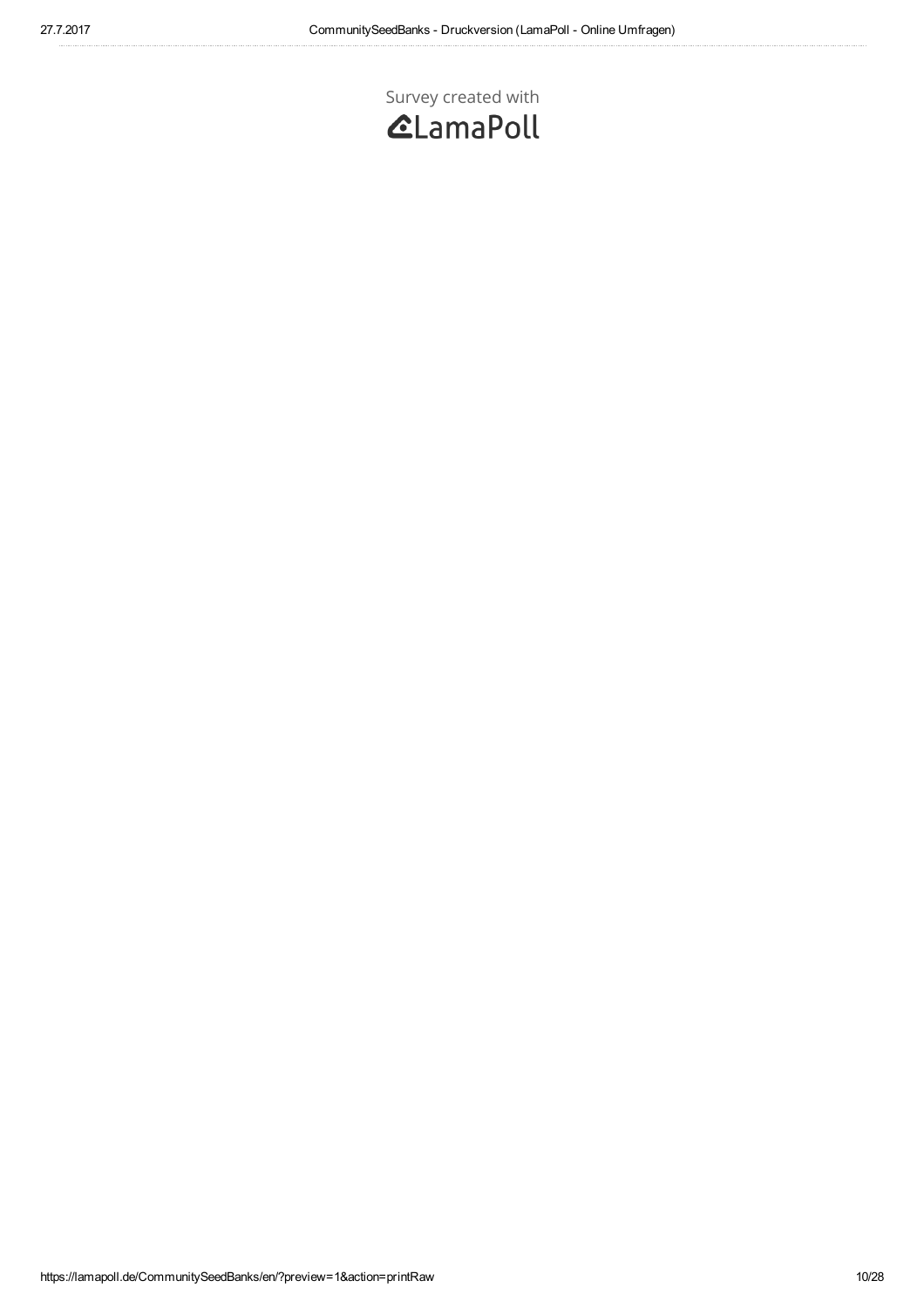

# Stakeholders of the Community Seed Bank

Who are the stakeholder of your CSB and how do you interact with them?

#### $\frac{1}{2\pi}$ 17. Stakeholders and interactions

What stakeholders does you Community Seed Bank (CSB) address and how do you interact?

Please tick where appropriate; when there is little or no interaction, please tick the last column!

|                                     | Get<br>samples<br>from<br>CSB | for CSB to CSB in CSB |  | Multiply Donate Store Screen /<br>samples samples samples evaluate<br>crops | data<br>from<br>CSB | CSB<br>with<br>data | Get Provide Interact<br>with the Breeding training<br>CSB<br>network | activities from | Get<br>CSB | Provid<br>trainin<br>for CS |
|-------------------------------------|-------------------------------|-----------------------|--|-----------------------------------------------------------------------------|---------------------|---------------------|----------------------------------------------------------------------|-----------------|------------|-----------------------------|
| Farmers                             |                               |                       |  |                                                                             |                     |                     |                                                                      |                 |            |                             |
| Horticulturists                     |                               |                       |  |                                                                             |                     |                     |                                                                      |                 |            |                             |
| Private<br>gardeners                |                               |                       |  |                                                                             |                     |                     |                                                                      |                 |            |                             |
| Employees                           |                               |                       |  |                                                                             |                     |                     |                                                                      |                 |            |                             |
| Other<br>genebanks                  |                               |                       |  |                                                                             |                     |                     |                                                                      |                 |            |                             |
| <b>Breeders</b>                     |                               |                       |  |                                                                             |                     |                     |                                                                      |                 |            |                             |
| Scientists                          |                               |                       |  |                                                                             |                     |                     |                                                                      |                 |            |                             |
| Schools                             |                               |                       |  |                                                                             |                     |                     |                                                                      |                 |            |                             |
| Other state<br>institutions         |                               |                       |  |                                                                             |                     |                     |                                                                      |                 |            |                             |
| Enterprises of<br>the food<br>chain |                               |                       |  |                                                                             |                     |                     |                                                                      |                 |            |                             |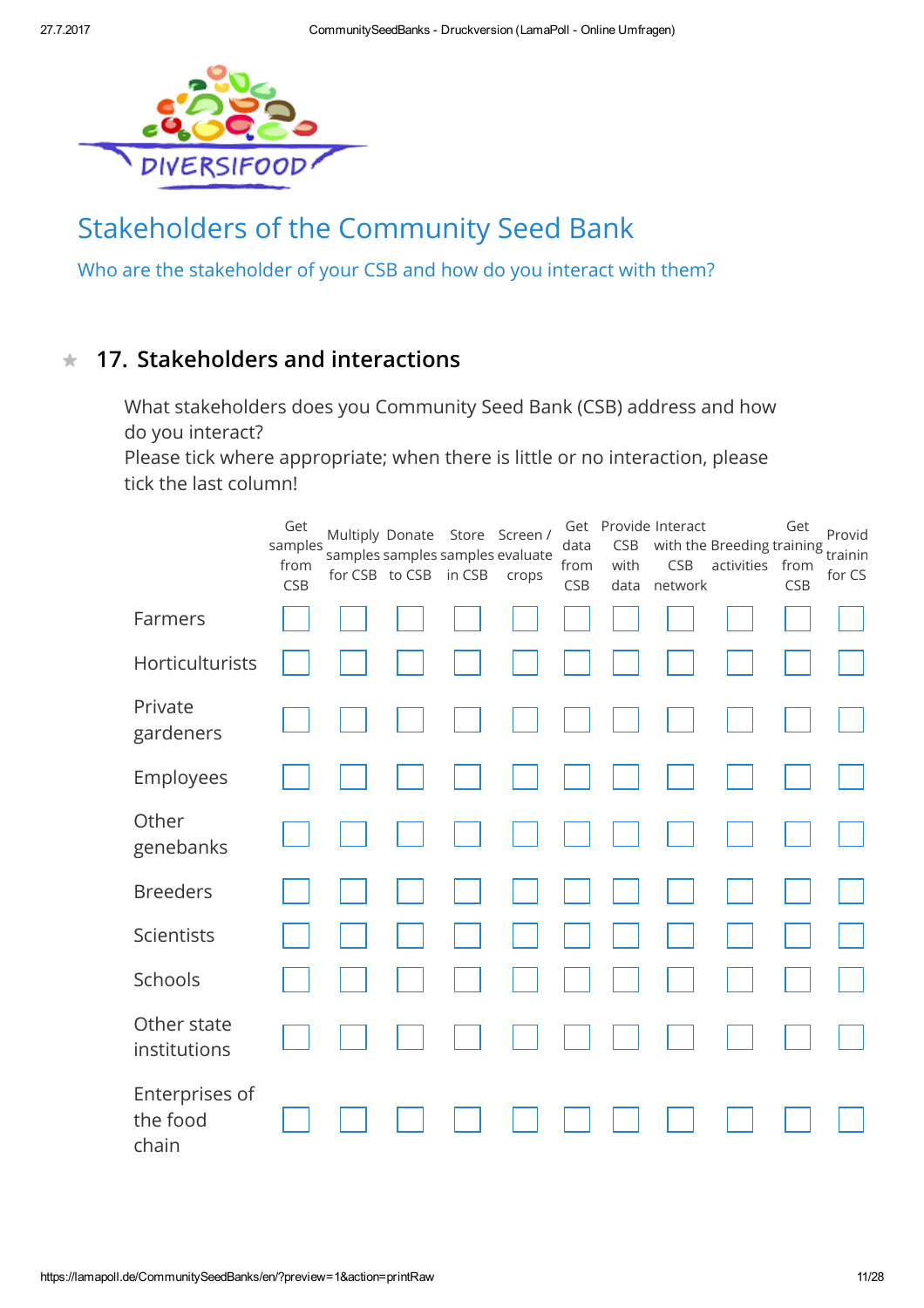| Do you want to mention other stakeholder-groups or interactions? |  |  |
|------------------------------------------------------------------|--|--|
|------------------------------------------------------------------|--|--|

| Other stakeholders |  |
|--------------------|--|
| Other interactions |  |

## 19. Special Stakeholder Groups

With regards to the main services provided by the CSB, do you distinguish between stakeholder groups? Example: only members might have the right to access seed samples

No

## 20. How are those groups defined?

Notice: This questions has only to be answered if at Question 19: "Special Stakeholder Groups" the answer "Yes" was chosen.

Please pick one or more answers

|  | by membership |
|--|---------------|

by other ways of associating, please specify:

by general criteria, please specify:

others, please specify: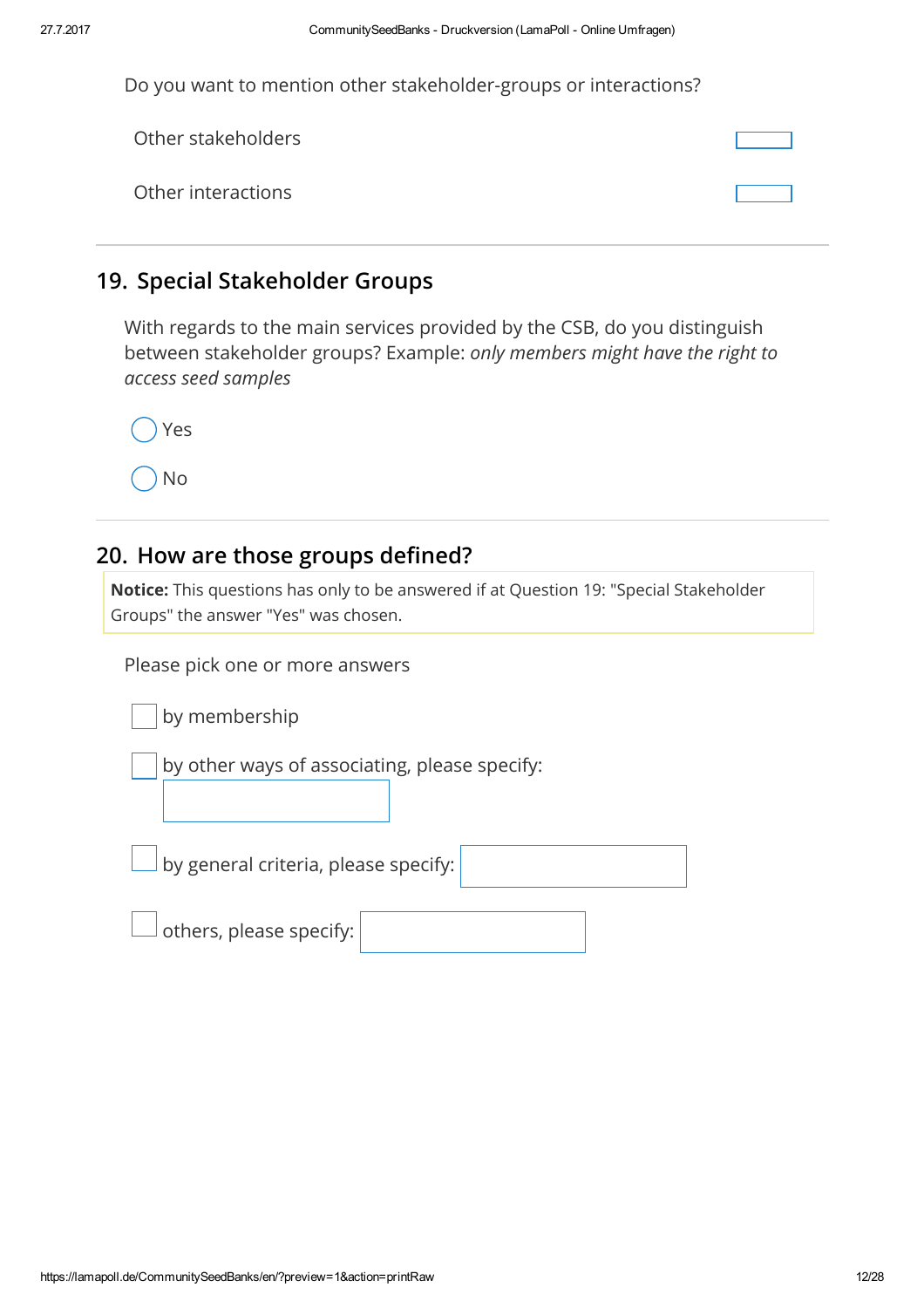## 21. Which rights or services are restricted to certain groups?

Notice: This questions has only to be answered if at Question 19: "Special Stakeholder Groups" the answer "Yes" was chosen.

Please pick one or more answers

access to seeds

access to data

access to special conditions



Want to leave a comment?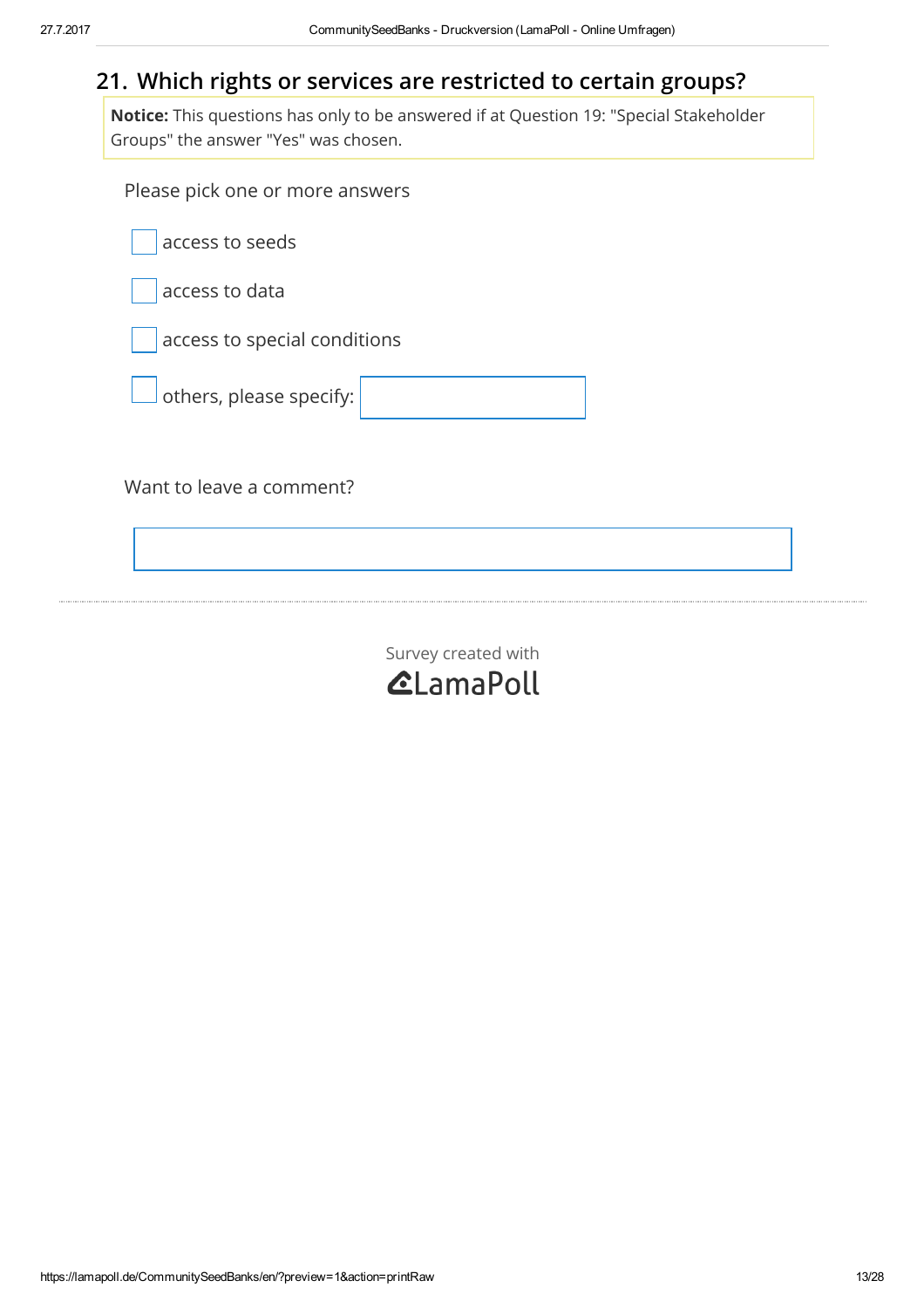

# Plants and samples in the Community Seed Bank

### 23. What kind of plant material do you keep in your Community Seed Bank?  $\frac{1}{\sqrt{2}}$

| <b>I ICASC PICK ONC. OF THOLE CHISTICIS</b>          |
|------------------------------------------------------|
| seeds                                                |
| bulbs and tubers                                     |
| field collection (e.g. perennial and non-generative) |
| crafts                                               |
| trees shrubs berries                                 |
| tissues                                              |
| others, please specify:                              |
|                                                      |

Please pick one or more answers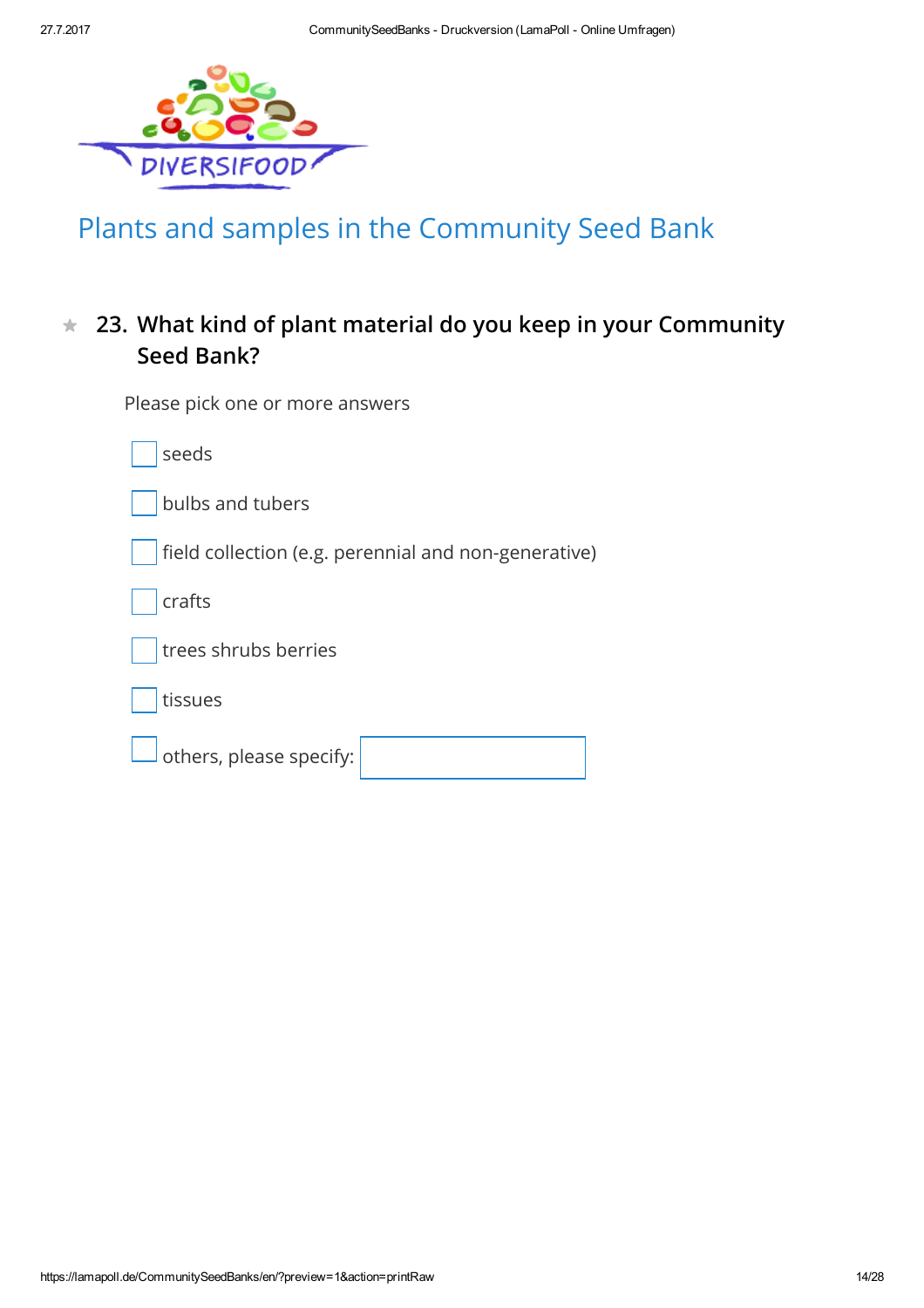#### $\bigstar$ 24. What are the groups of plants you keep in your CSB?

Please tick one or more answers

| cereals                 |
|-------------------------|
| maize                   |
| potatoes                |
| oilseeds                |
| other field crops       |
| leafy vegetables        |
| fruiting vegetables     |
| tuber vegetables        |
| legumes                 |
| herbs                   |
| fruit trees             |
| berries                 |
| vines                   |
| nuts                    |
| ornamentals             |
| wild plants             |
| others, please specify: |

25. What are the predominant plant groups, botanical families or species in your Community Seed Bank?

Please choose an answer

Please mention the main group(s)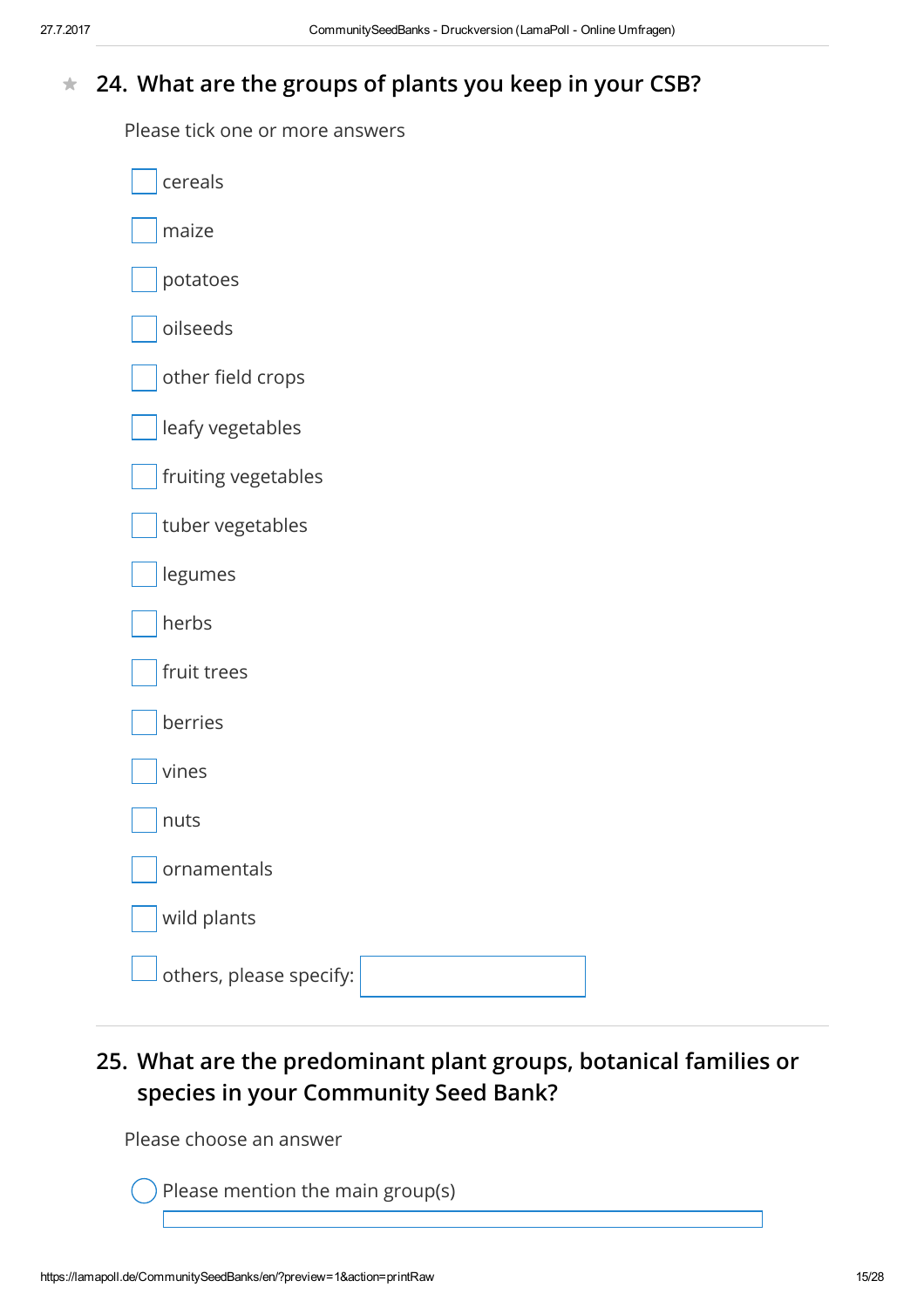### 26. How many distinct samples do you keep in your Community Seed Bank?  $\frac{1}{\sqrt{2}}$

Please choose an answer

1-100

100-1.000

1.000-10.000

>10.000

## 27. How is the usual sample size, or, in case of field collections, the usual population size in your Community Seed Bank?

Please choose an answer

Small: for conservation on small plots. Most of the harvest is going back to the CSB

Medium: for conservation on small plots. Most of the harvest is for the CSB, plus for providing small samples to stakeholders

More: for cultivation purpose; only a small part of the harvest is going back to the CSB, the main part is used in other ways.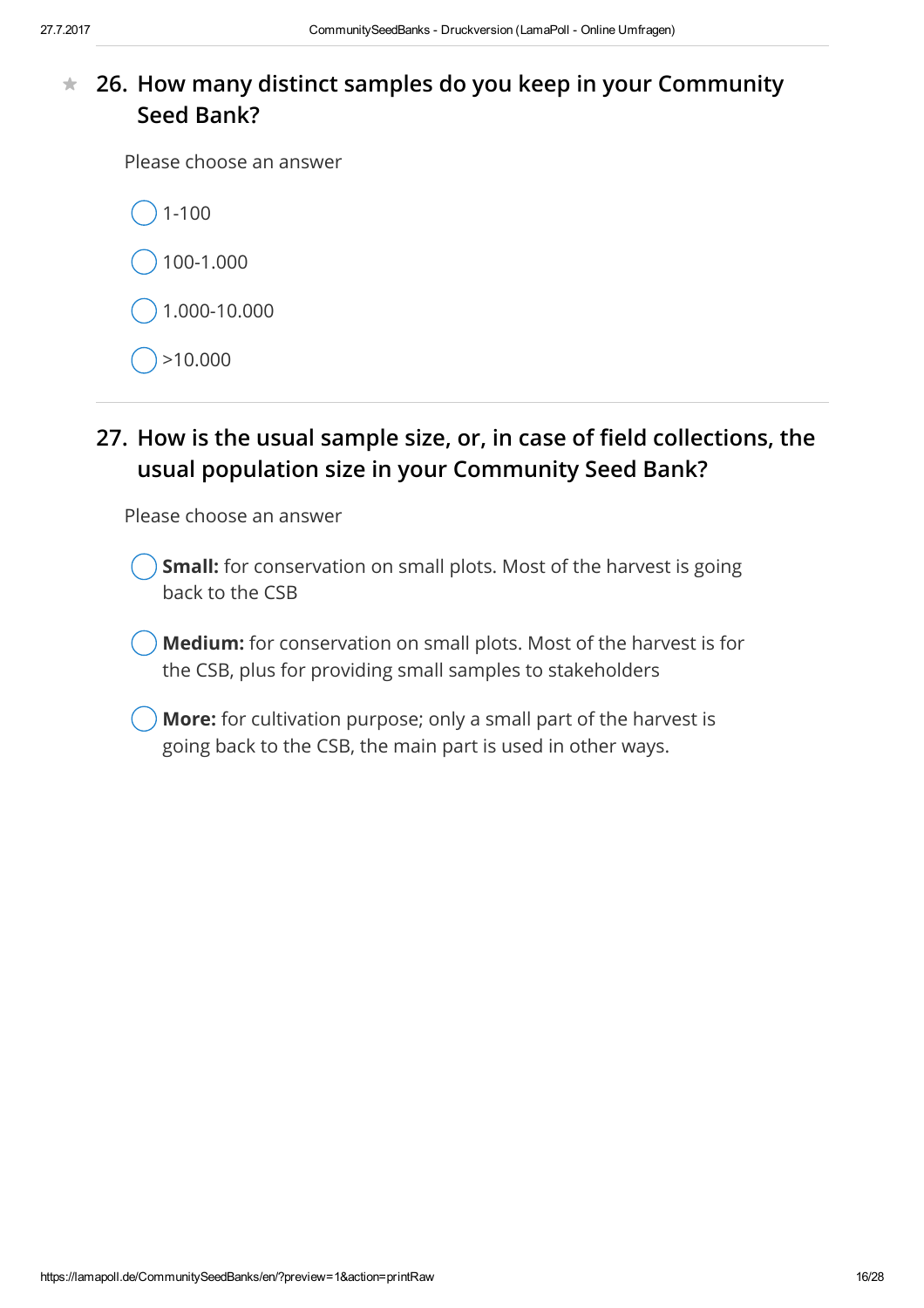### 28. What were the initial sources for plant material in the Community Seed Bank?  $\frac{1}{\sqrt{2}}$

Please choose one or more answers



### 29. Under which categories does the main part of samples in your Community Seed Bank fall?  $\frac{1}{\sqrt{2}}$

Please choose one or more answers

Older commercial varieties







Own breeding material

Others, please specify:

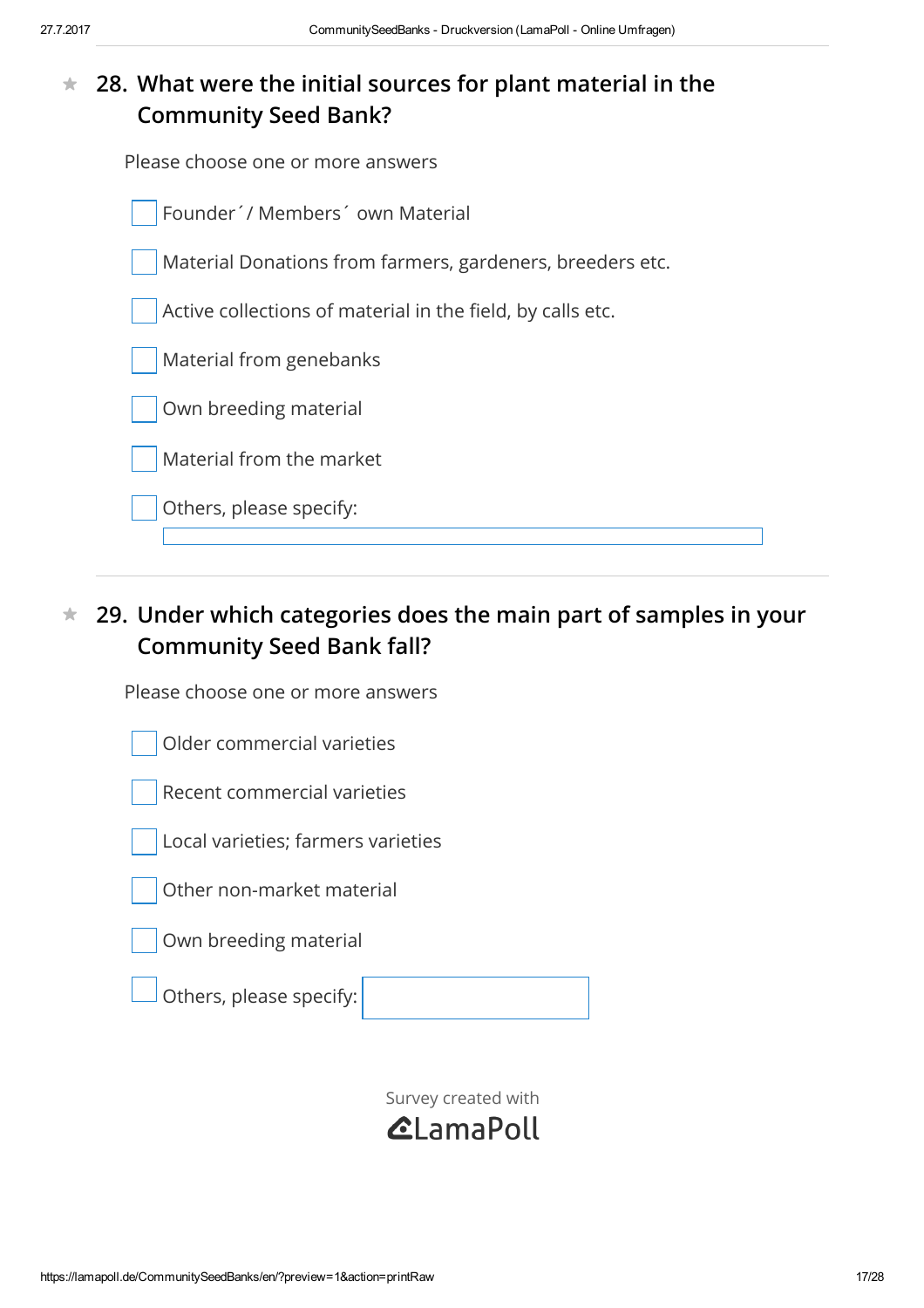

# What infrastructure supports your CBS?

#### $\frac{1}{\sqrt{2}}$ 30. What infrastructure supports your CBS?

Please choose one or more answers

| indoor storage facilities |
|---------------------------|
|---------------------------|

cooling facilities

deep-freeze-facilities

database

laboratory for quality testing

permanent plots for perennials

fields or gardens for propagation, characterisation, evaluation efforts run by the CSB itself

'members'fields or gardens for propagation, characterisation, evaluation efforts

others, please specify:

Survey [created](https://www.lamapoll.de/) with

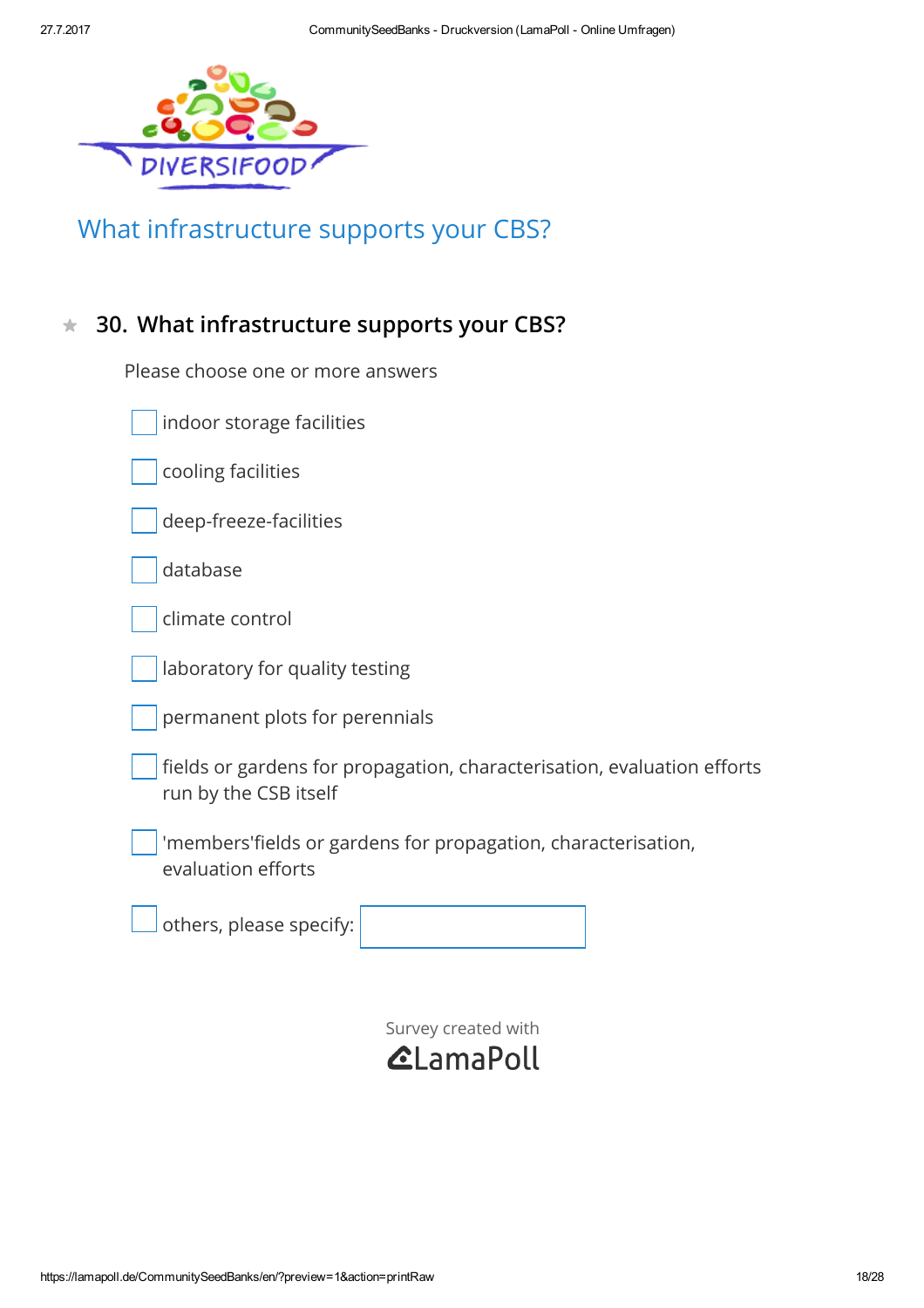

## Manpower - who is carrying out the necessary activities in

## your Community Seed Bank?

### 31. How many individuals are involved in running your Community Seed Bank each year?  $\bigstar$

Please fill in the numbers

| Own staff             | ▲ | no answer |
|-----------------------|---|-----------|
| Members or volunteers |   | no answer |
| Others                | ▲ | no answer |

Notice: This questions has only to be answered if at Question 31: "How many individuals are involved in run..." in "Others" not 0

Please specify "others"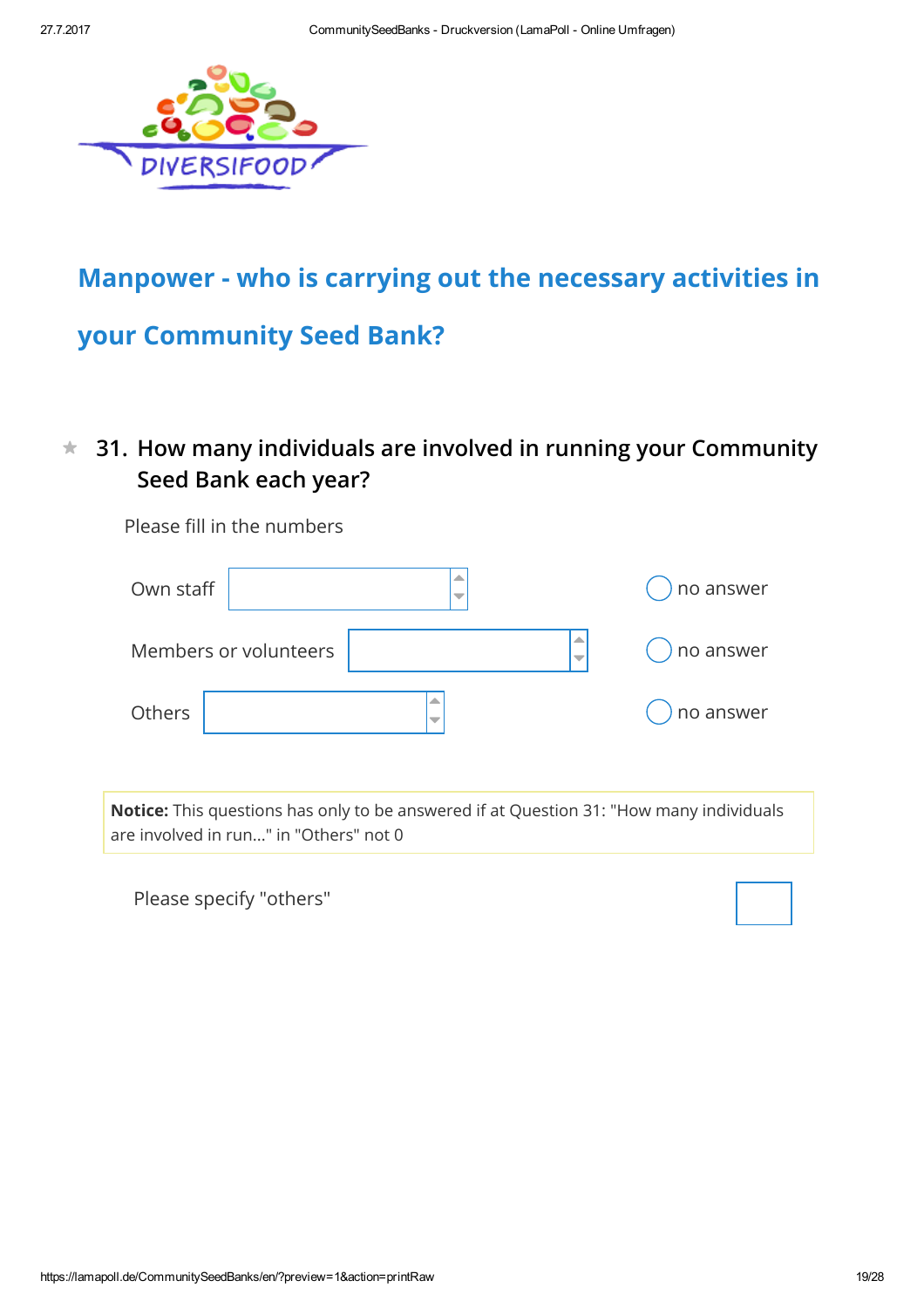## 33. What is the background of the people involved in running the Community Seed Bank?

Please mark the groups involved with 0 to 5 stars, with regards to their input. 0 stars - no involvement / 5 stars - great involvement

| professional growers     |    |       |    |   |  |
|--------------------------|----|-------|----|---|--|
| $\bigotimes$             | 公  | ኢረ    | ☆  | 公 |  |
| e.g. farmers             |    |       |    |   |  |
| private growers          |    |       |    |   |  |
| $\bm{\vartriangleright}$ | ኢን | ጟ፞፞፞፞ | ኢረ | な |  |
| e.g. hobby gardeners     |    |       |    |   |  |
| technicians              |    |       |    |   |  |
| $\bigotimes$             | ☆  | ኢን    | ☆  | 饮 |  |
| academics                |    |       |    |   |  |
| $\bigotimes$             | 公  | ኢረ    | ☆  | 饮 |  |
| trainees, volonteers     |    |       |    |   |  |
| $(\times$                | ኢን |       | ኢን |   |  |
| no specific background   |    |       |    |   |  |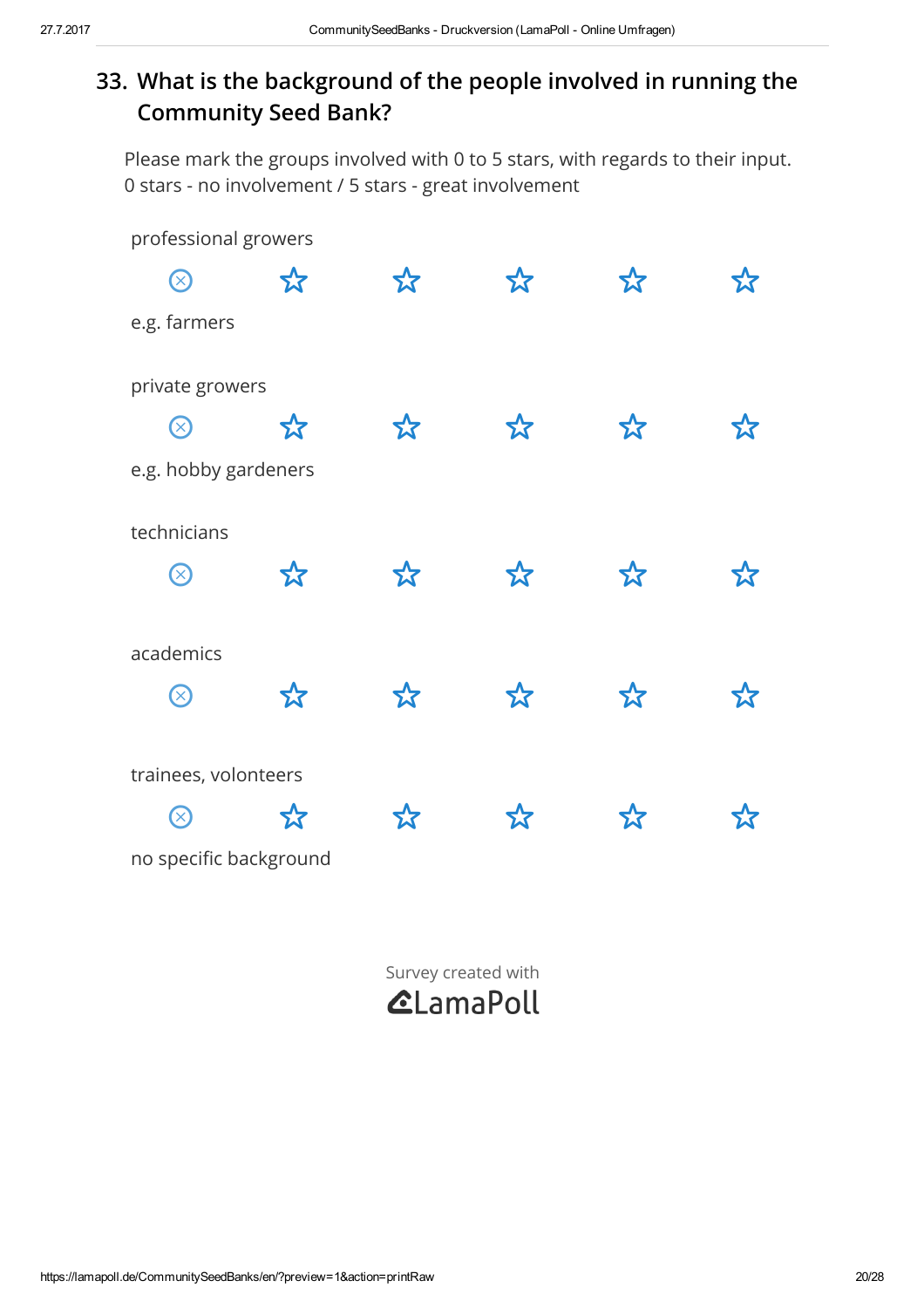

# How do you finance your Community Seed Bank

#### 34. What sources do you use to finance your Community Seed Bank?  $\frac{1}{\sqrt{2}}$

Please choose one or more answers

Individual private donations

Membership or similar fees

Public money

Funds and Sponsors



**Others** 

 $\frac{1}{2\sqrt{3}}$ 

How many members do you have in your Community Seed Bank or association?

Number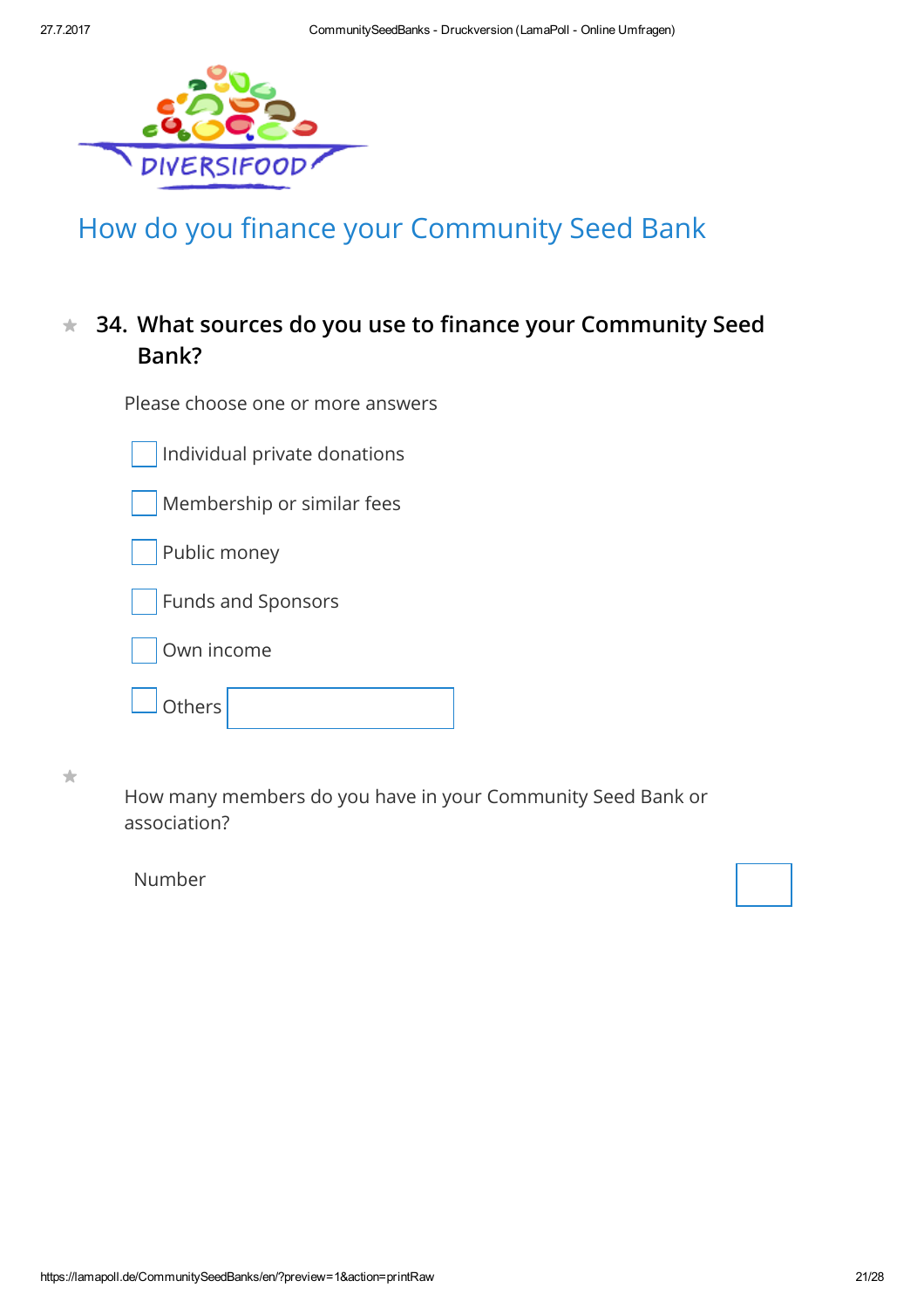## 36. What are the estimated yearly costs for running your Community Seed Bank?

Please make your choice if you want to answer

- < EUR 1,000
- EUR 1,000 -5,000
- EUR 5,000-10,000
- EUR 10,000-50,000
- EUR 50,000-100,000
- EUR 100,000-500,000
- EUR 500,000-1,000,000
- > EUR 1,000,000

Want to leave a comment?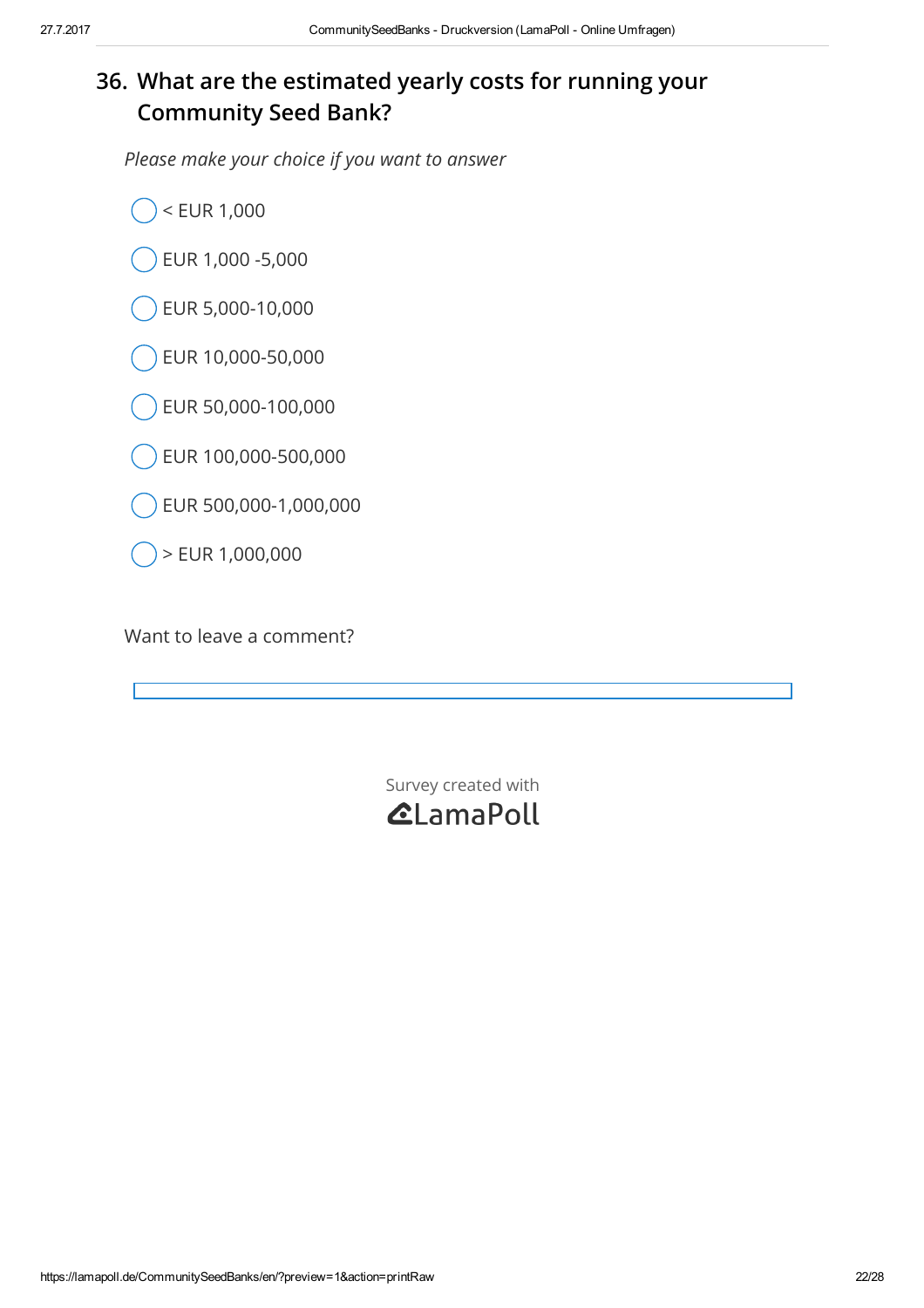

# Governance of the Community Seed Bank

 $\star$  38. Who decides on what in your Community Seed Bank?

|                                  | On<br>general<br>objectives | On<br>activities | On<br>internal<br>rules | No. |
|----------------------------------|-----------------------------|------------------|-------------------------|-----|
| A Collective                     |                             |                  |                         |     |
| Those who are enaged in the work |                             |                  |                         |     |
| A General Assembly or delegates  |                             |                  |                         |     |
| The Board                        |                             |                  |                         |     |
| The Management                   |                             |                  |                         |     |

## 39. Remarks and notes

Want to comment?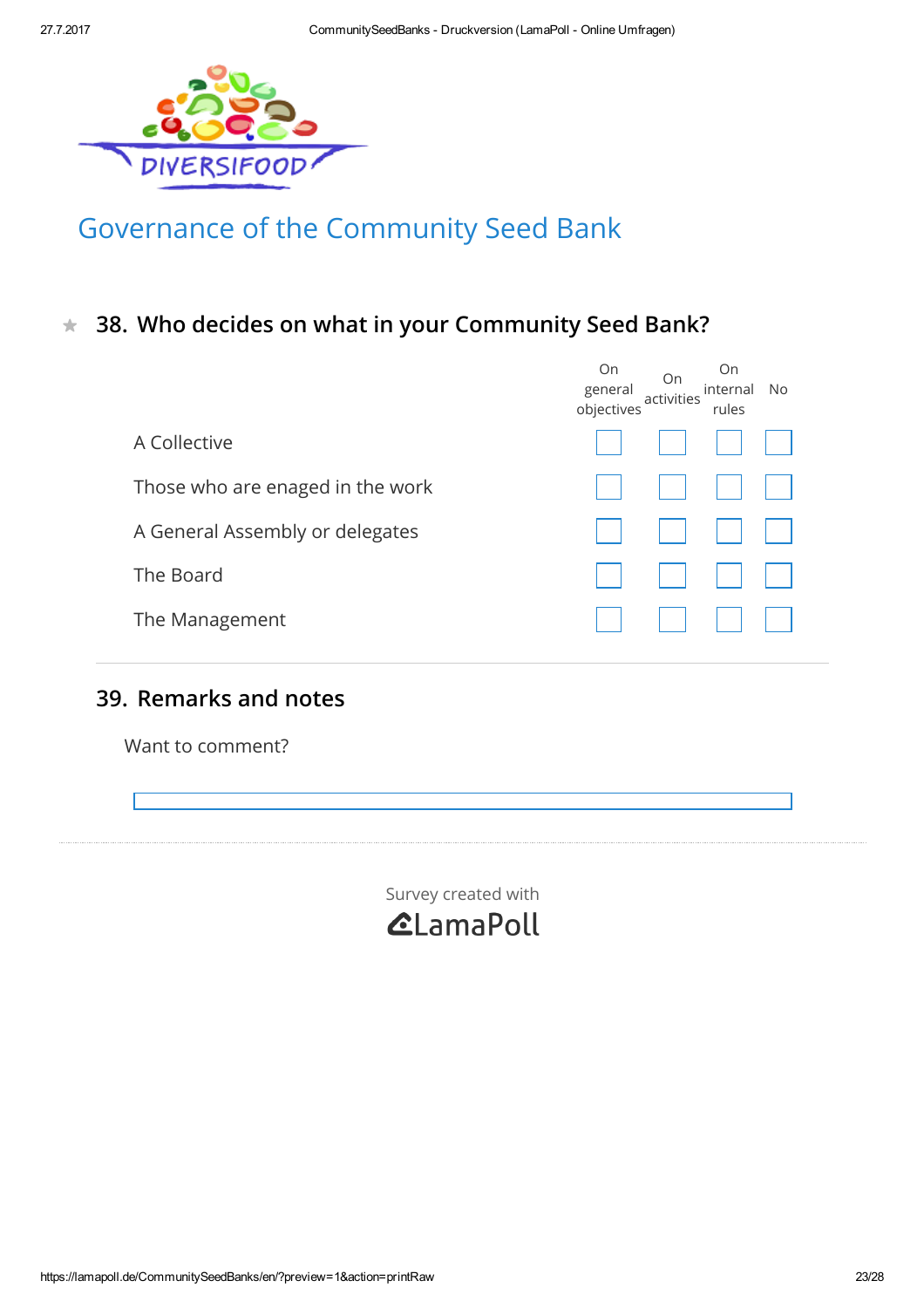

Please choose max. 5 answers

# Values and Culture in the Community Seed Bank

What are important values and guiding principles? What are important aspects of the culture?

### 40. What are important terms with regards to the values and culture in your Community Seed Bank?  $\frac{1}{\sqrt{2}}$

| Culture<br>Conservation<br>Community<br>Diversity           |
|-------------------------------------------------------------|
| Exchange<br>Economic viability<br>Experiment                |
| Health<br>Free access to genetic resources                  |
| Independence<br>Individualism<br>Partnership                |
| <b>Personal Contact</b><br>Privat sphere<br>Quality of food |
| Reciprocity<br>Respect and esteem towards certain persons   |
| Respect for nature<br>Self-Sufficiency<br>Commons           |
| Sovereignity<br><b>Tradition</b><br>Use                     |
| Volunteering & Engagement                                   |
| Others, please specify:                                     |
| Others, please specify:                                     |

Survey [created](https://www.lamapoll.de/) with

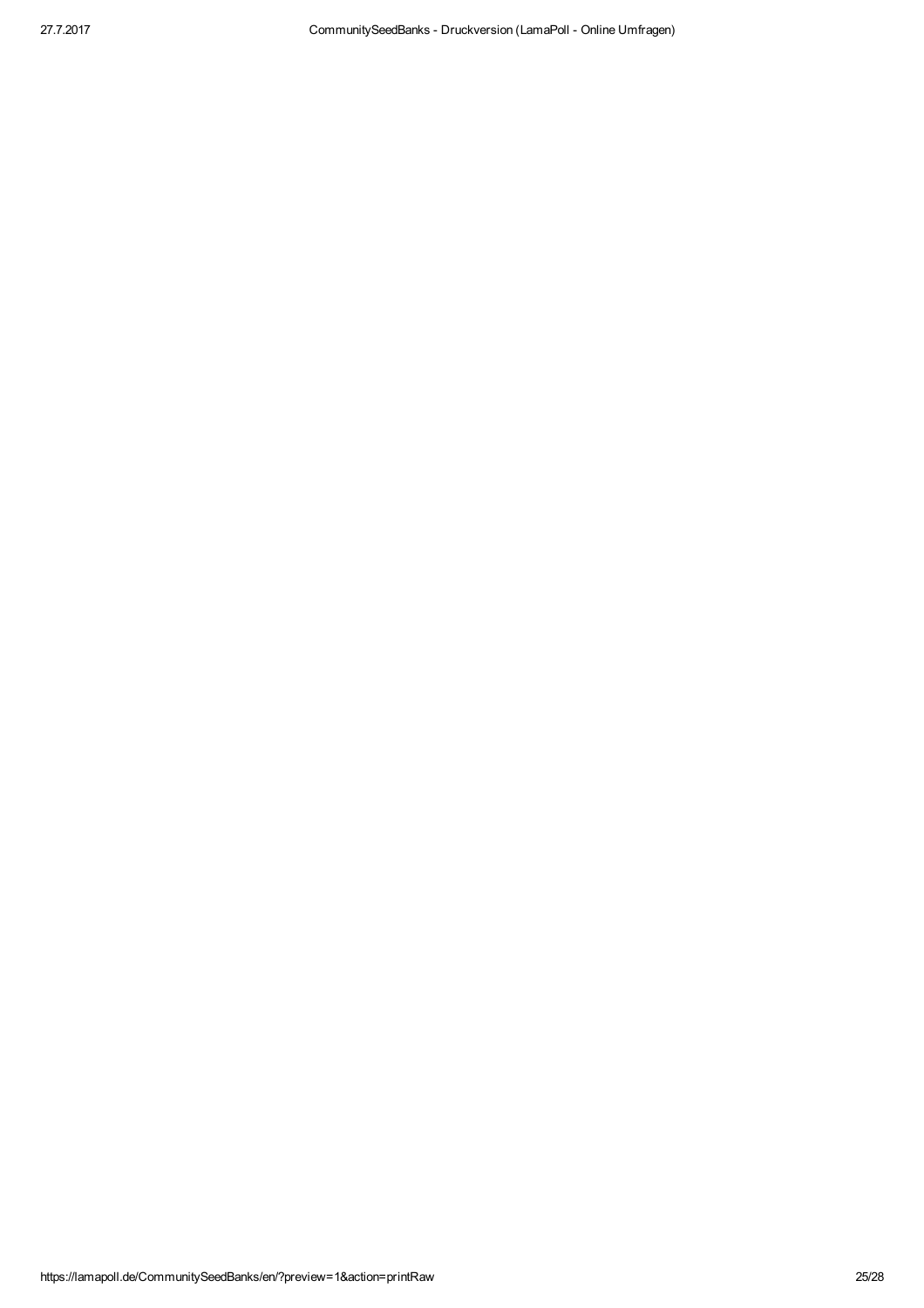

# Achievements and challenges

### 41. Where do you see the most important achievements of your Community Seed Bank?  $\frac{1}{\sqrt{2}}$

Please choose max. 5 answers

In the conservation of rare crops

in crop improvement

in involvement and participation

in training, education, awareness raising

in product innovations

in social innovations

in political work, advocacy

in research

in economic success

others

Room for free answers and comments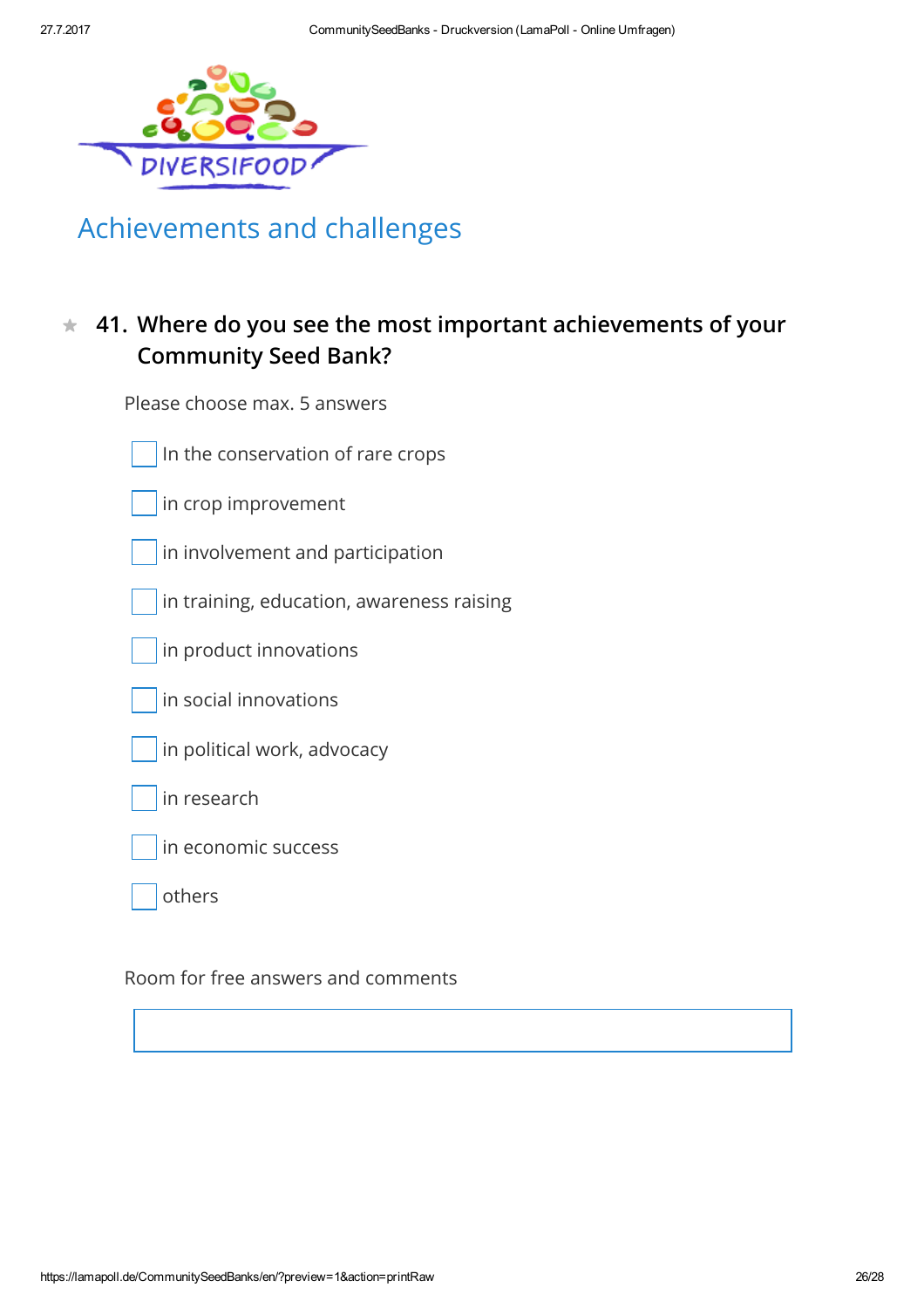### 43. What do you consider the greatest barriers for reaching your objectives?  $\bigstar$

Please choose max. 5 answers.

| Lack of manpower              |
|-------------------------------|
| Lack of financial resources   |
| Lack of technical resources   |
| Lack of land                  |
| Lack of knowledge             |
| Lack of publicity             |
| Obstructive legal environment |
| conflicts or opponents        |
| other - please specify        |
| other - please specify        |
| other - please specify        |

Please write a few sentences or keywords

## 45. What do you consider the greatest strength of your Community Seed Bank to overcome those barriers?

Please add a few keywords, if you like!